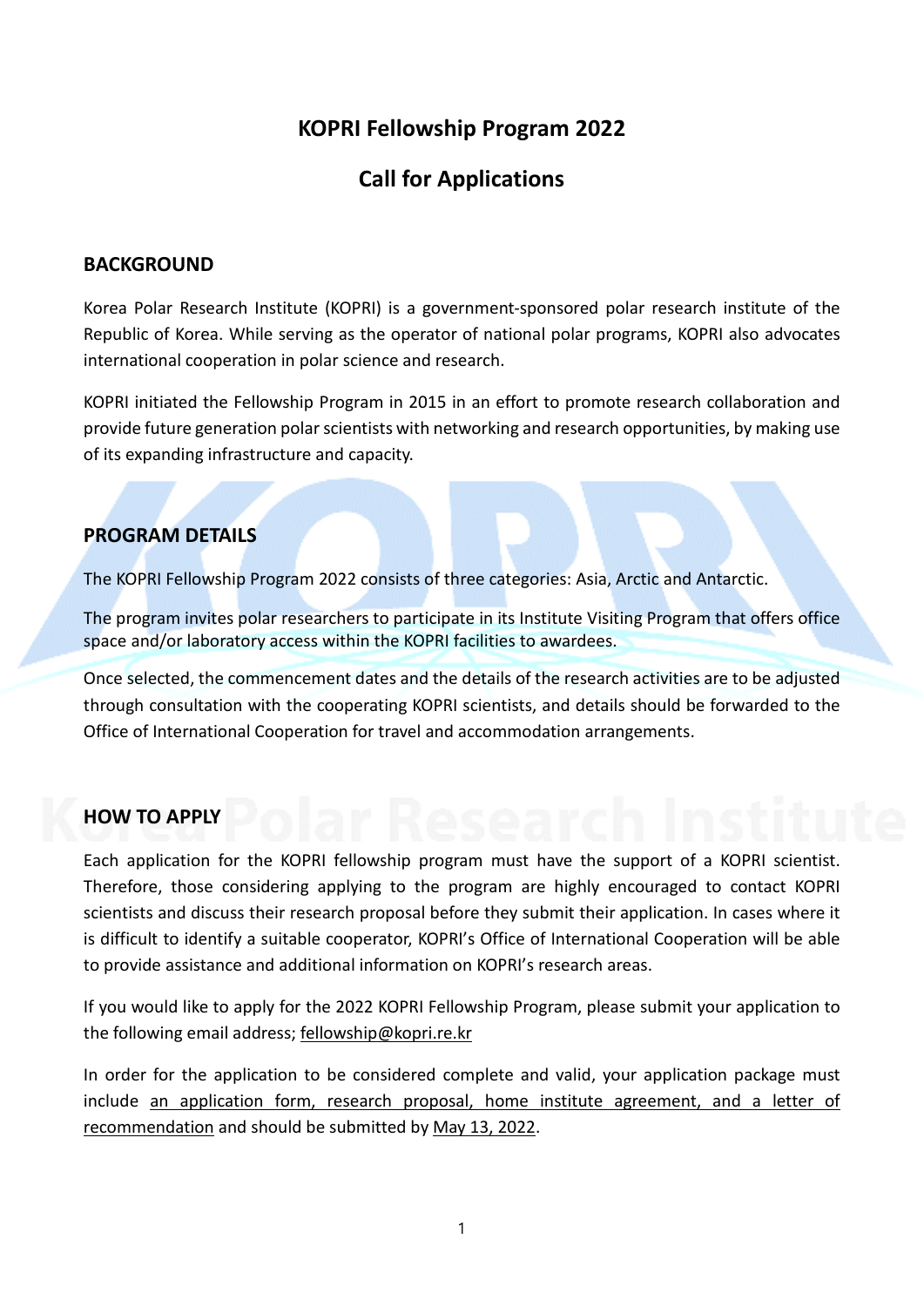## **SUMMARY CHECKLIST FOR APPLICANTS**

| Category                                                                                                                                                                                                                                                                                                                                                                                                                                                                                 | Asia                                                                                                                                                                             | Arctic                                                                                                                            | Antarctic                                                                                                    |
|------------------------------------------------------------------------------------------------------------------------------------------------------------------------------------------------------------------------------------------------------------------------------------------------------------------------------------------------------------------------------------------------------------------------------------------------------------------------------------------|----------------------------------------------------------------------------------------------------------------------------------------------------------------------------------|-----------------------------------------------------------------------------------------------------------------------------------|--------------------------------------------------------------------------------------------------------------|
| Program                                                                                                                                                                                                                                                                                                                                                                                                                                                                                  | - Institute Visiting Program                                                                                                                                                     |                                                                                                                                   |                                                                                                              |
| Eligibility                                                                                                                                                                                                                                                                                                                                                                                                                                                                              | - Early career scientists*<br>from an Asian country                                                                                                                              | - Early career scientists from<br>Arctic countries**<br>- Researchers of Arctic<br>Indigenous heritage*** in all<br>career stages | - Early career scientists<br>from Chile or New<br>Zealand                                                    |
| <b>Duration</b>                                                                                                                                                                                                                                                                                                                                                                                                                                                                          | - Up to 3 months at KOPRI                                                                                                                                                        |                                                                                                                                   |                                                                                                              |
| <b>Awards</b>                                                                                                                                                                                                                                                                                                                                                                                                                                                                            | - Travel (round-trip air fare) and living expenses<br>- Accommodation within KOPRI facilities<br>- Office and/or laboratory as arranged with the cooperating KOPRI scientist     |                                                                                                                                   |                                                                                                              |
| <b>Application</b><br><b>Documents</b>                                                                                                                                                                                                                                                                                                                                                                                                                                                   | a. Application Form<br>b. Research Proposal<br>c. Home Institute Agreement<br>d. Letter of<br>Recommendation from an<br><b>AFoPS Representative</b><br>(or an equivalent entity) | a. Application Form<br>b. Research Proposal<br>c. Home Institute Agreement<br>d. Letter of<br>Recommendation                      | a. Application Form<br>b. Research Proposal<br>c. Home Institute Agreement<br>d. Letter of<br>Recommendation |
| Submission<br>deadline                                                                                                                                                                                                                                                                                                                                                                                                                                                                   | Application documents are to be submitted by May 13, 2022.                                                                                                                       |                                                                                                                                   |                                                                                                              |
| - Prospective candidates are expected to be fully vaccinated against COVID-19 for their safely of travel.<br>* COVID-19 quarantine expenses when entering Korea may be supported by KOPRI if needed.<br>- Announcement for the fellowship awardees will be made in June 2022 by e-mail.<br>- Awardees are required to submit a report upon completion of the program.<br>* Early career scientists: Scientists and scholars who are currently enrolled in master or doctoral program, or |                                                                                                                                                                                  |                                                                                                                                   |                                                                                                              |

within 5 years (2017-2021) of finishing their master or doctoral degree

**\*\* Arctic Countries**: Canada, Denmark (including Greenland and the Faroe Islands), Finland, Iceland, Norway, Russia, Sweden and the United States

\*\*\* **Researchers of Arctic Indigenous heritage:** Scientists and scholars of Arctic Indigenous heritage who are currently enrolled in undergraduate or master or doctoral program, or have completed their undergraduate or master or doctoral degree